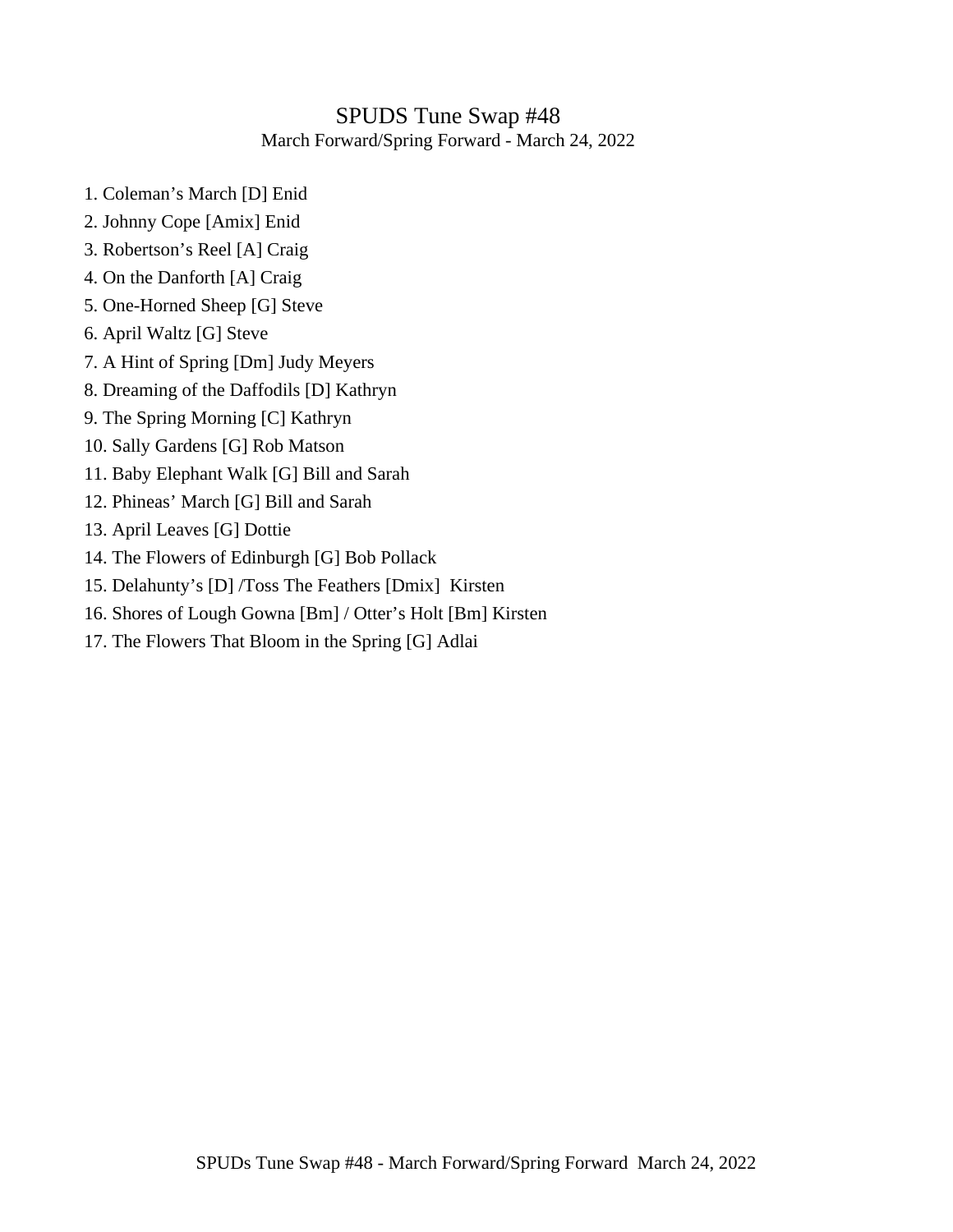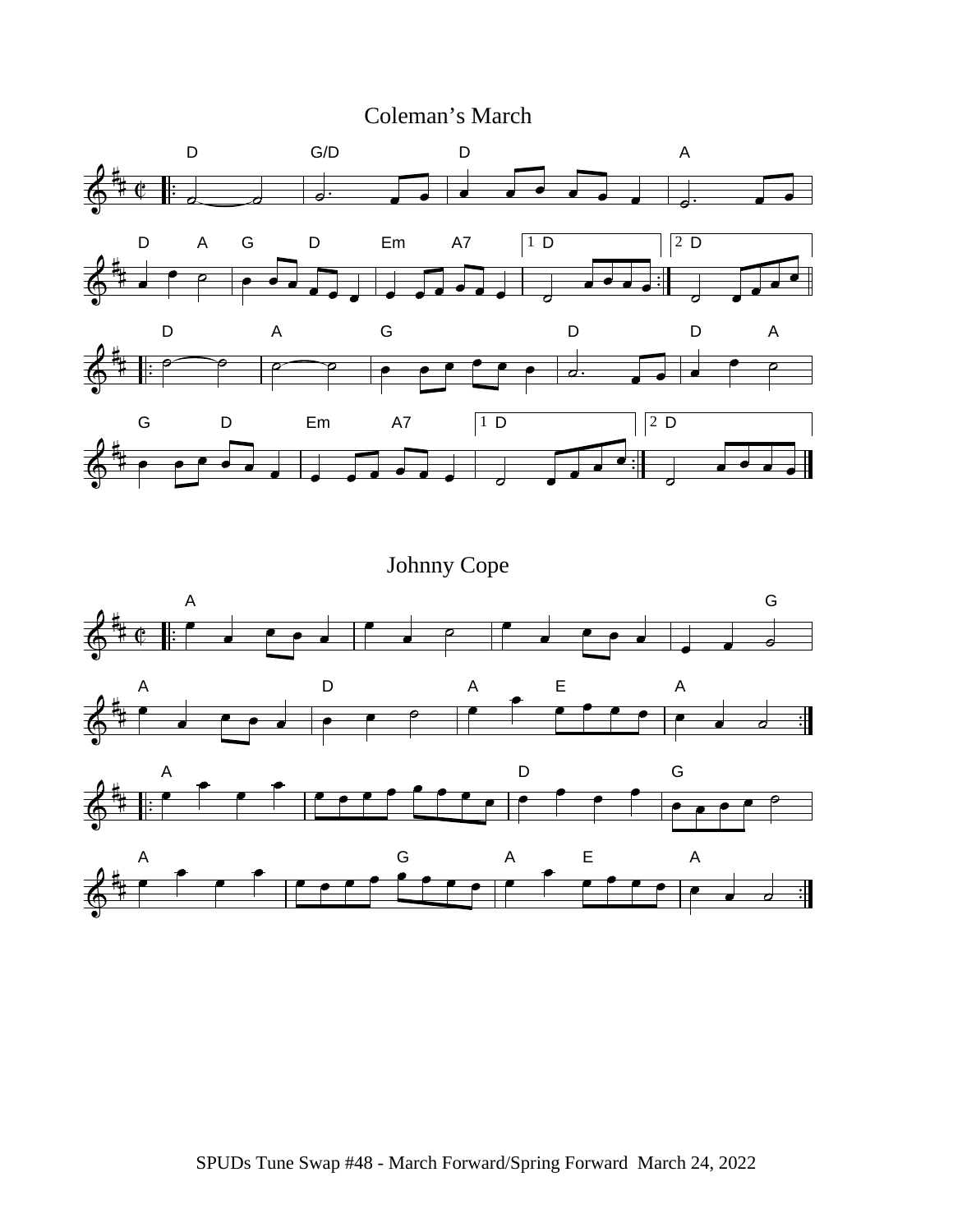Robertson's Reel



On the Danforth

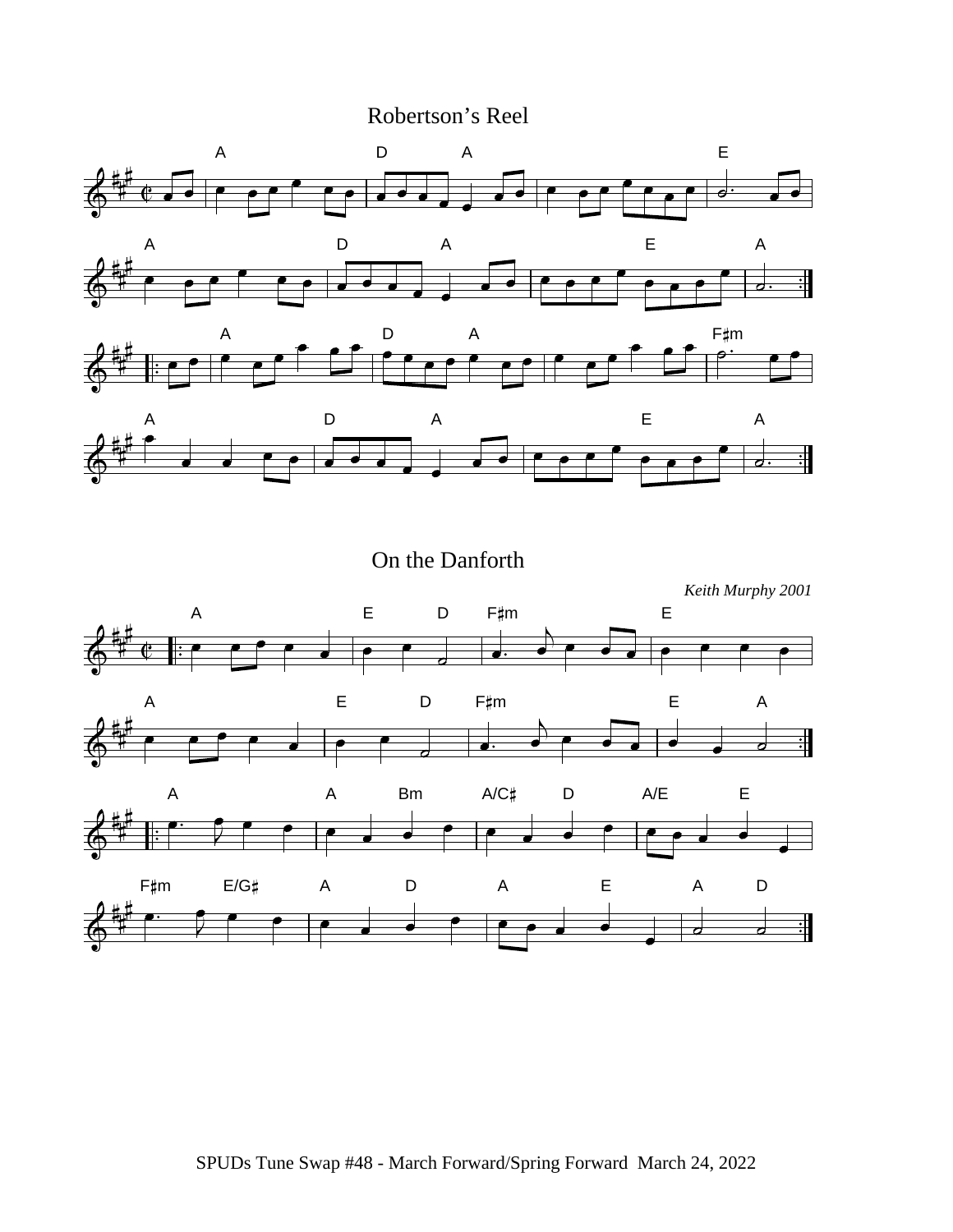



April Waltz



SPUDs Tune Swap #48 - March Forward/Spring Forward March 24, 2022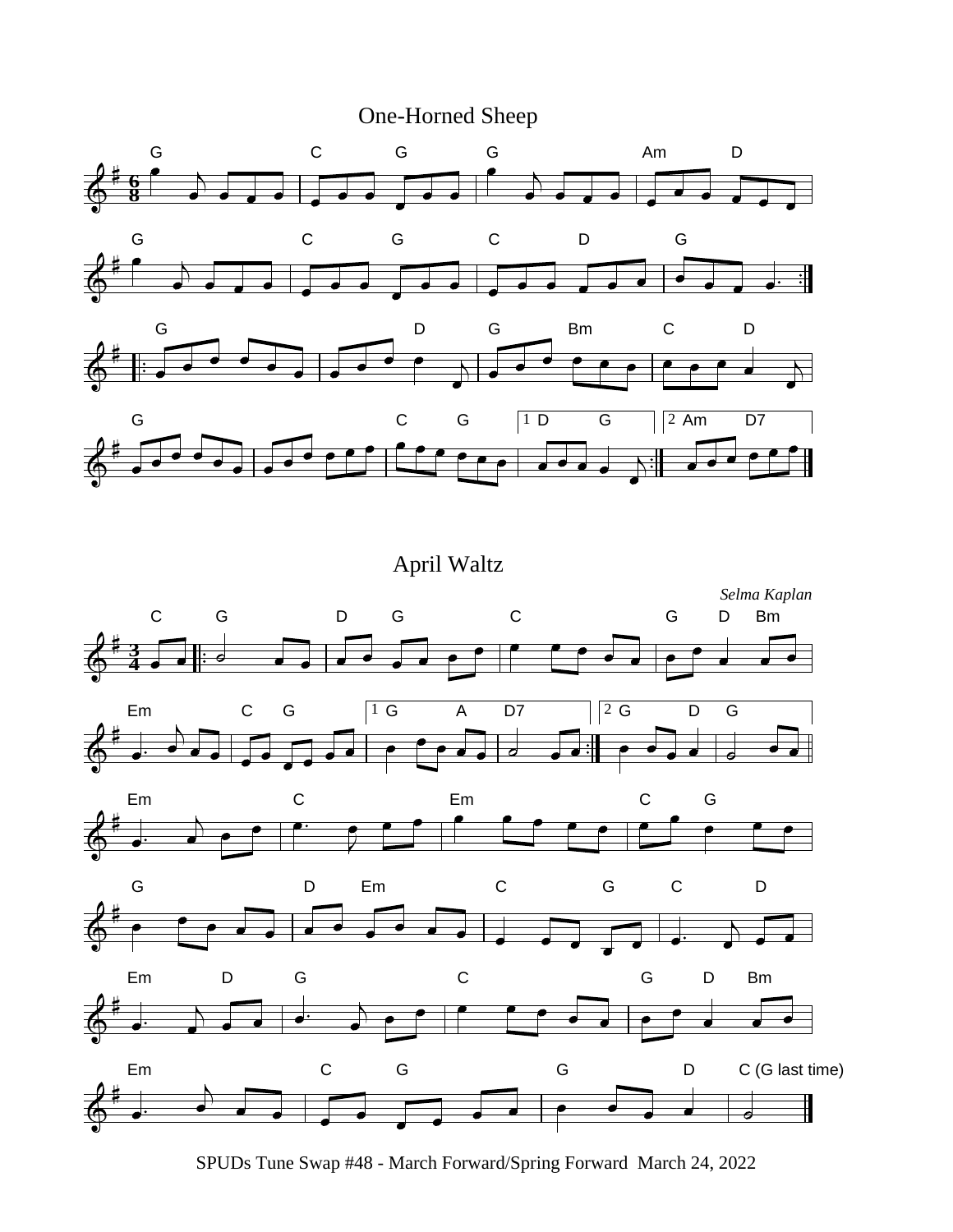A Hint of Spring for the dance "Band of Friends"



Dreaming of the Daffodils

*Kathryn Barnhardt (2020)*



SPUDs Tune Swap #48 - March Forward/Spring Forward March 24, 2022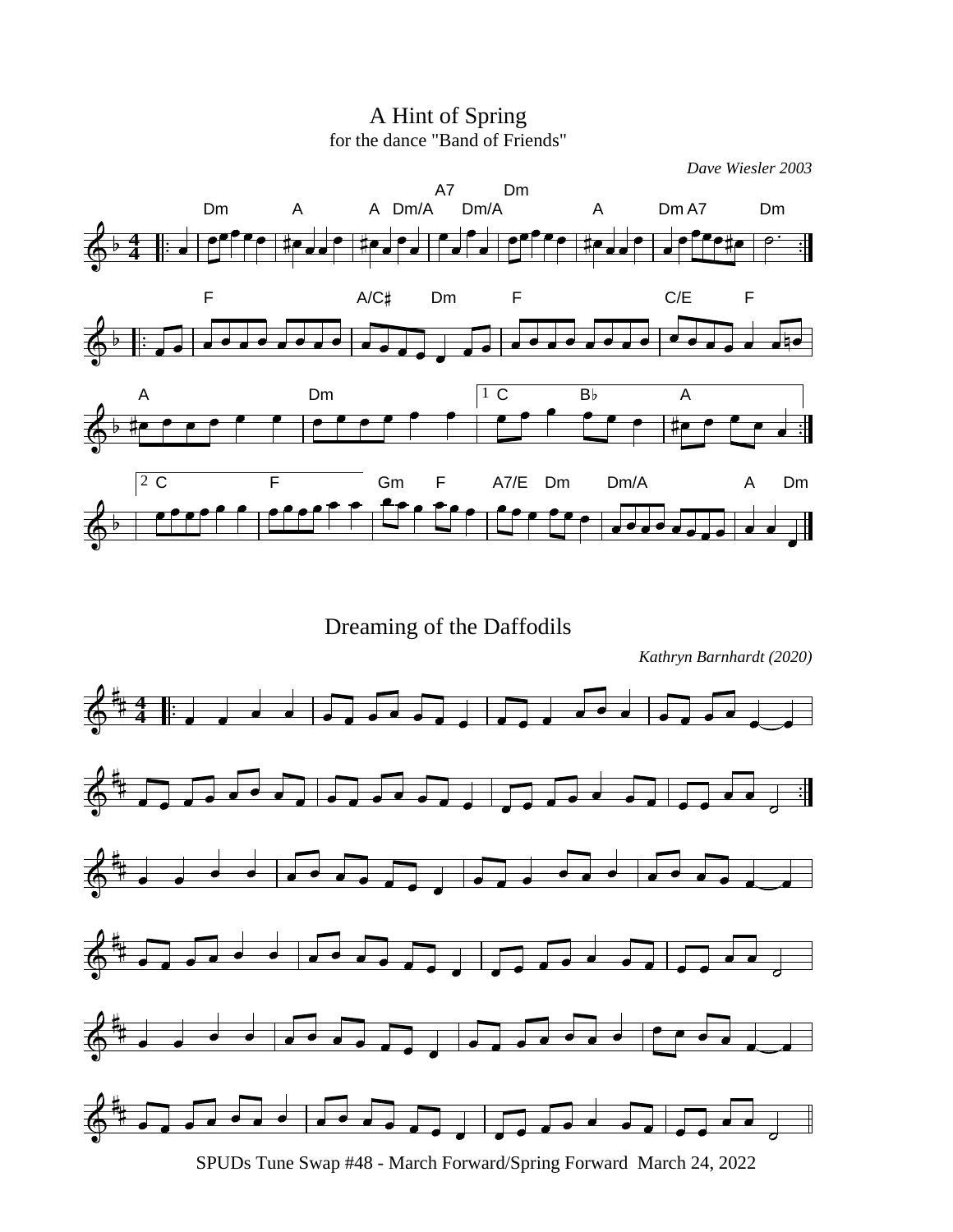## The Spring Morning



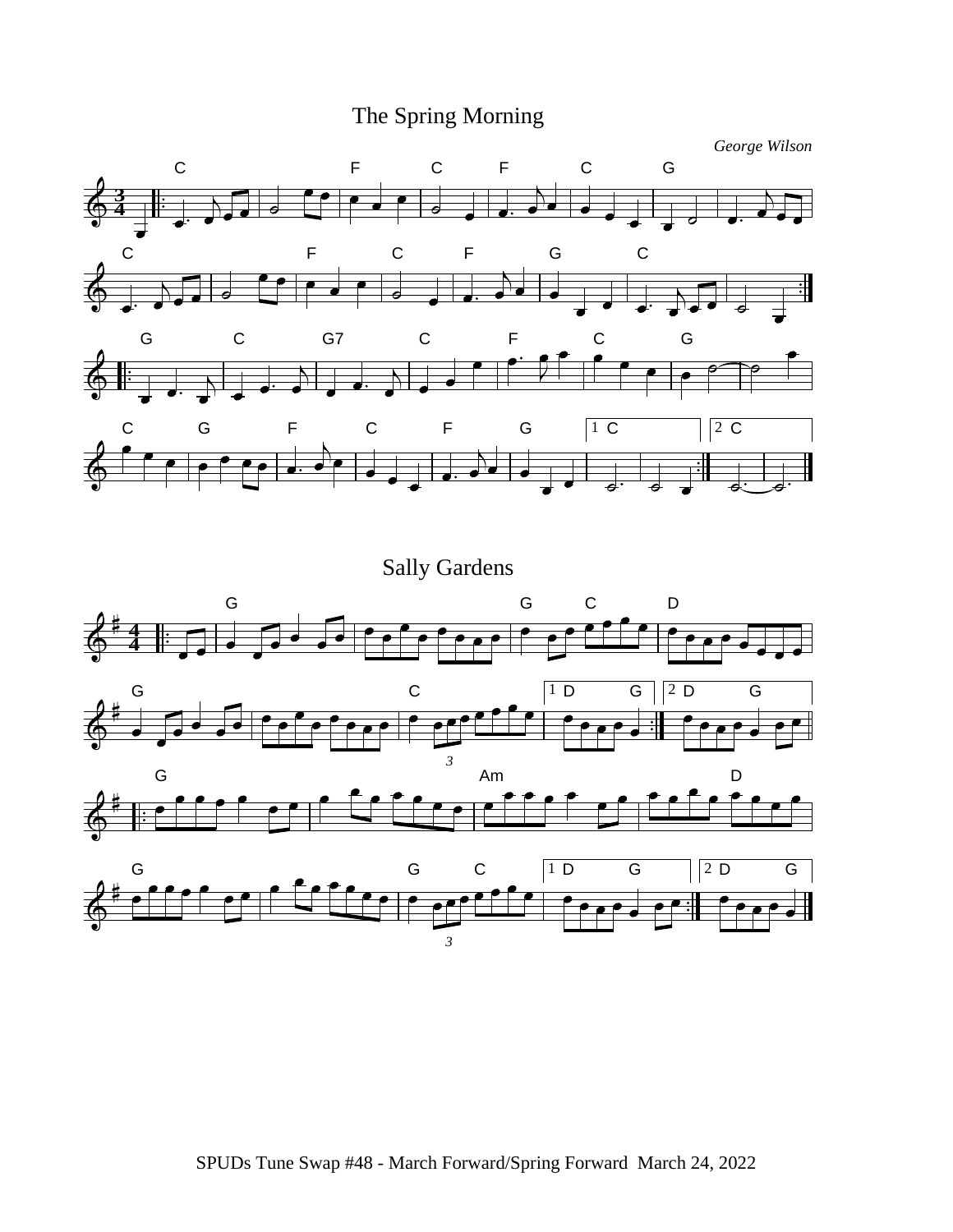Baby Elephant Walk

*by Henry Mancini 1961*



Phineas' March

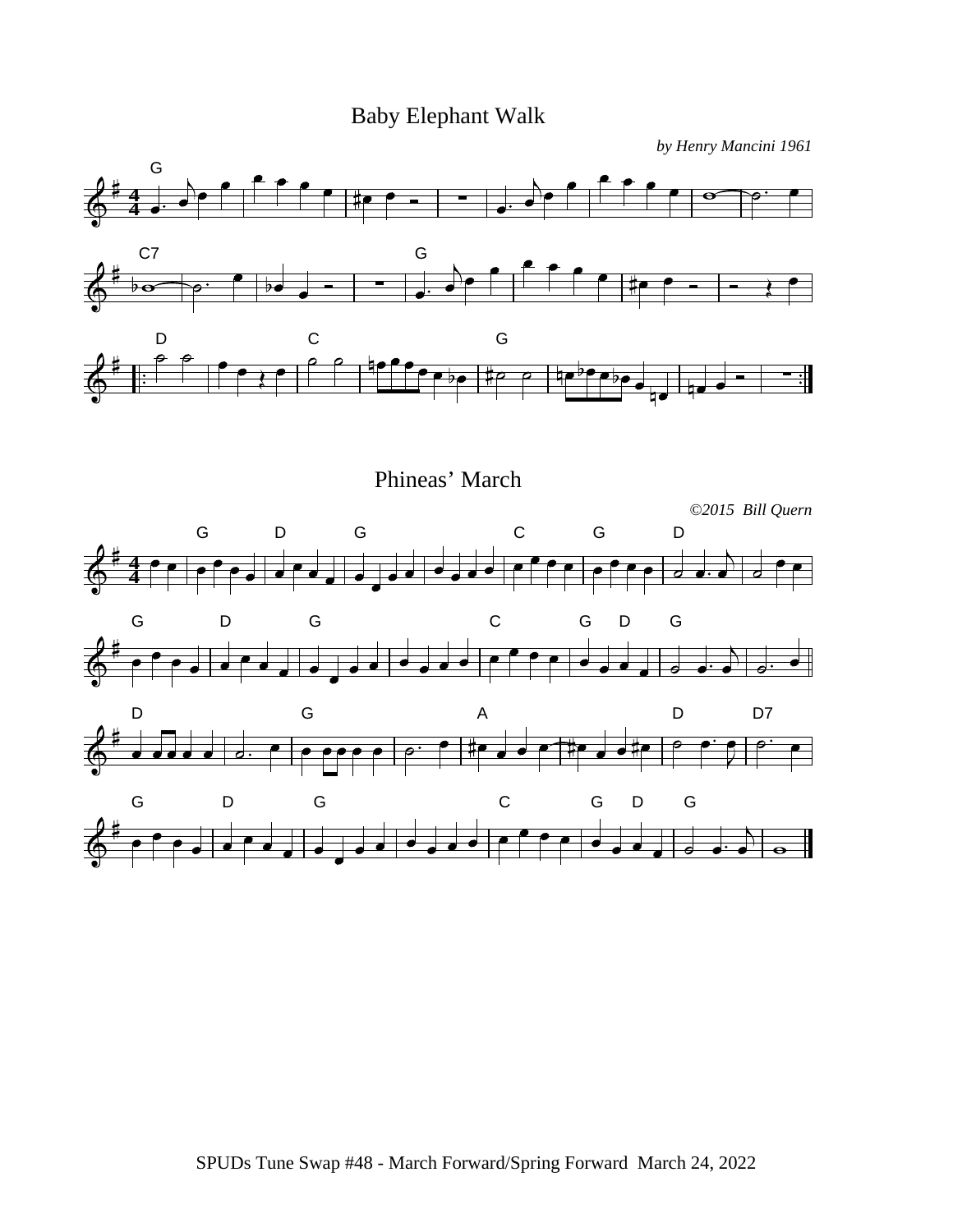## April Leaves



The Flowers of Edinburgh

*Scotland, Ireland*



SPUDs Tune Swap #48 - March Forward/Spring Forward March 24, 2022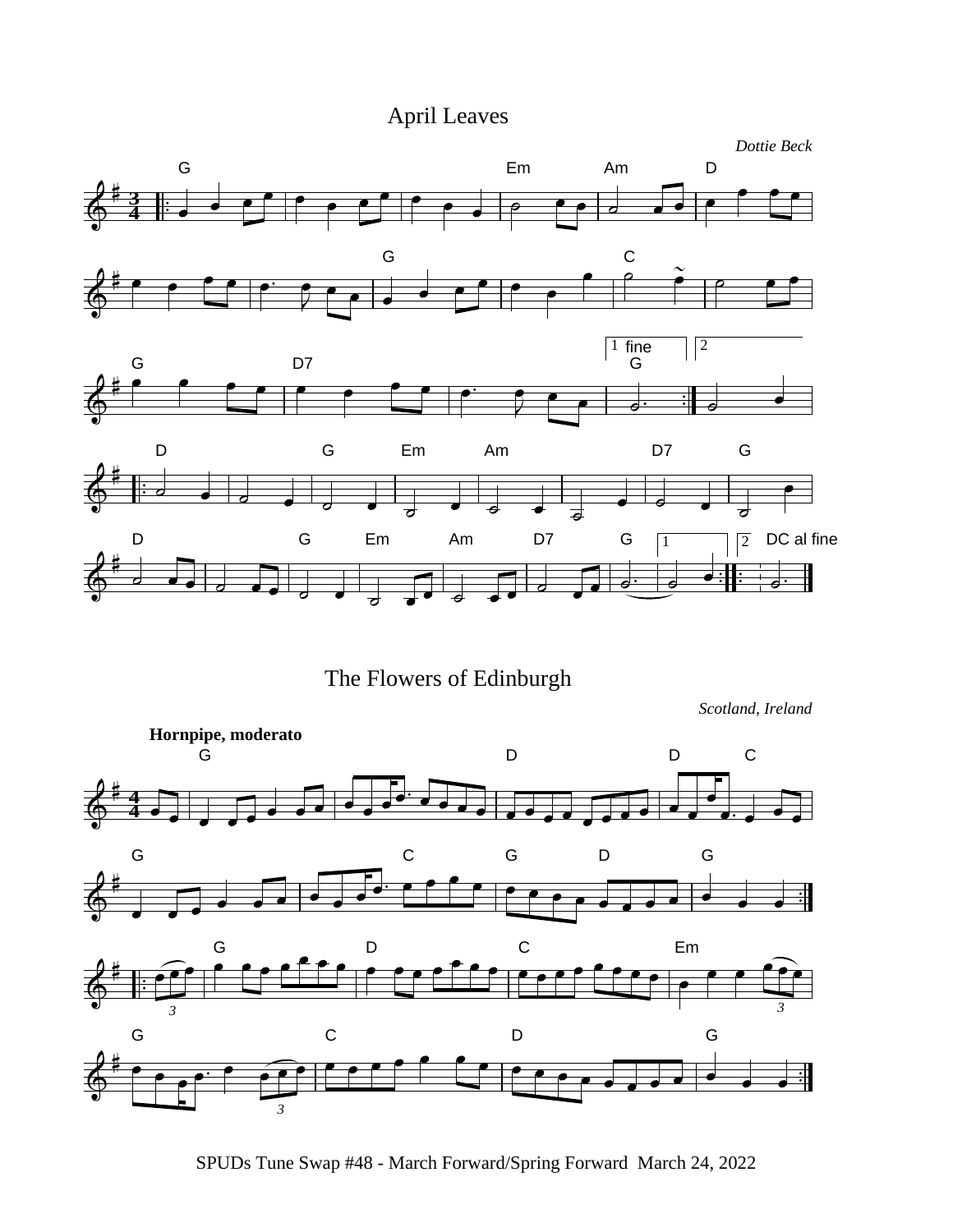

SPUDs Tune Swap #48 - March Forward/Spring Forward March 24, 2022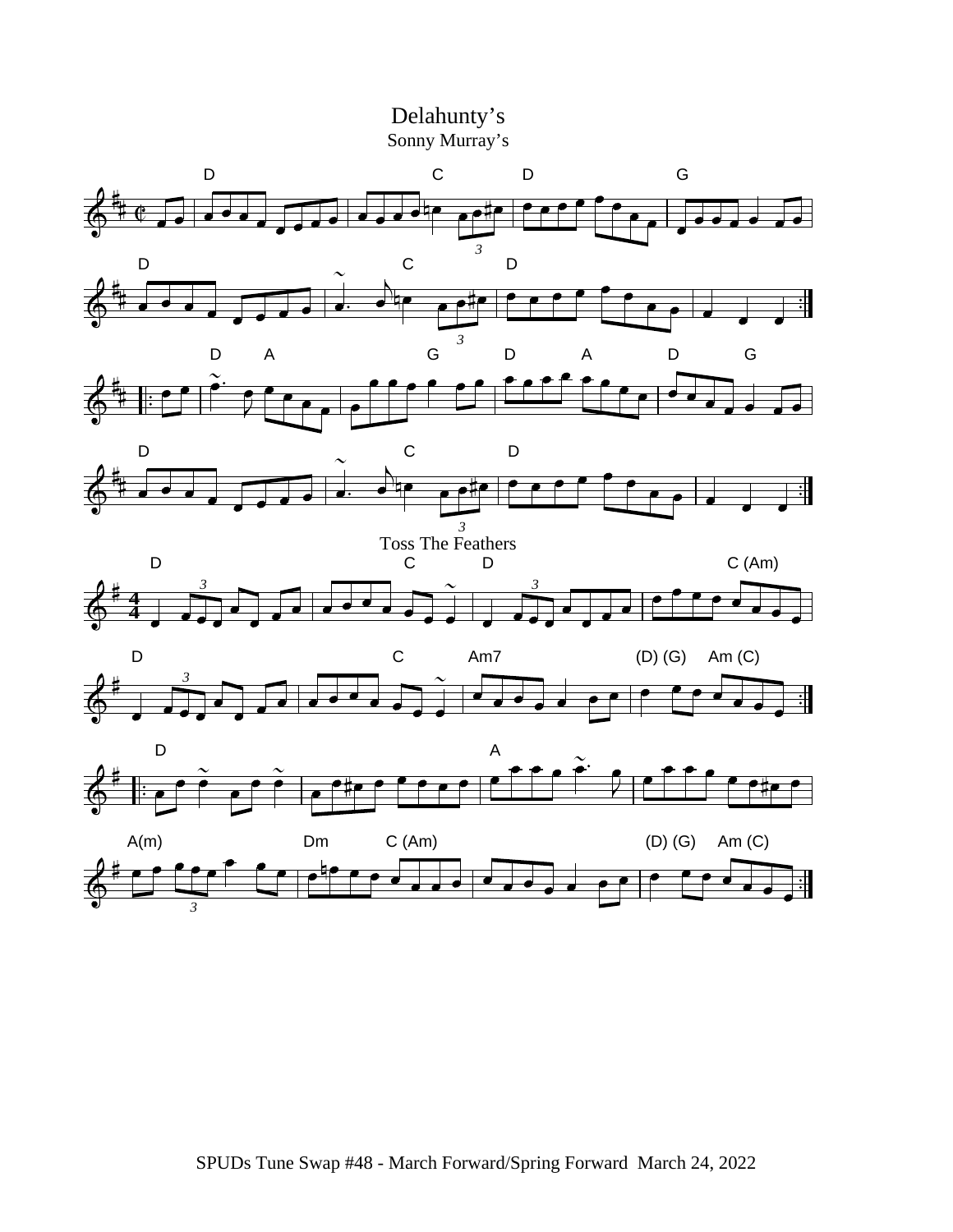







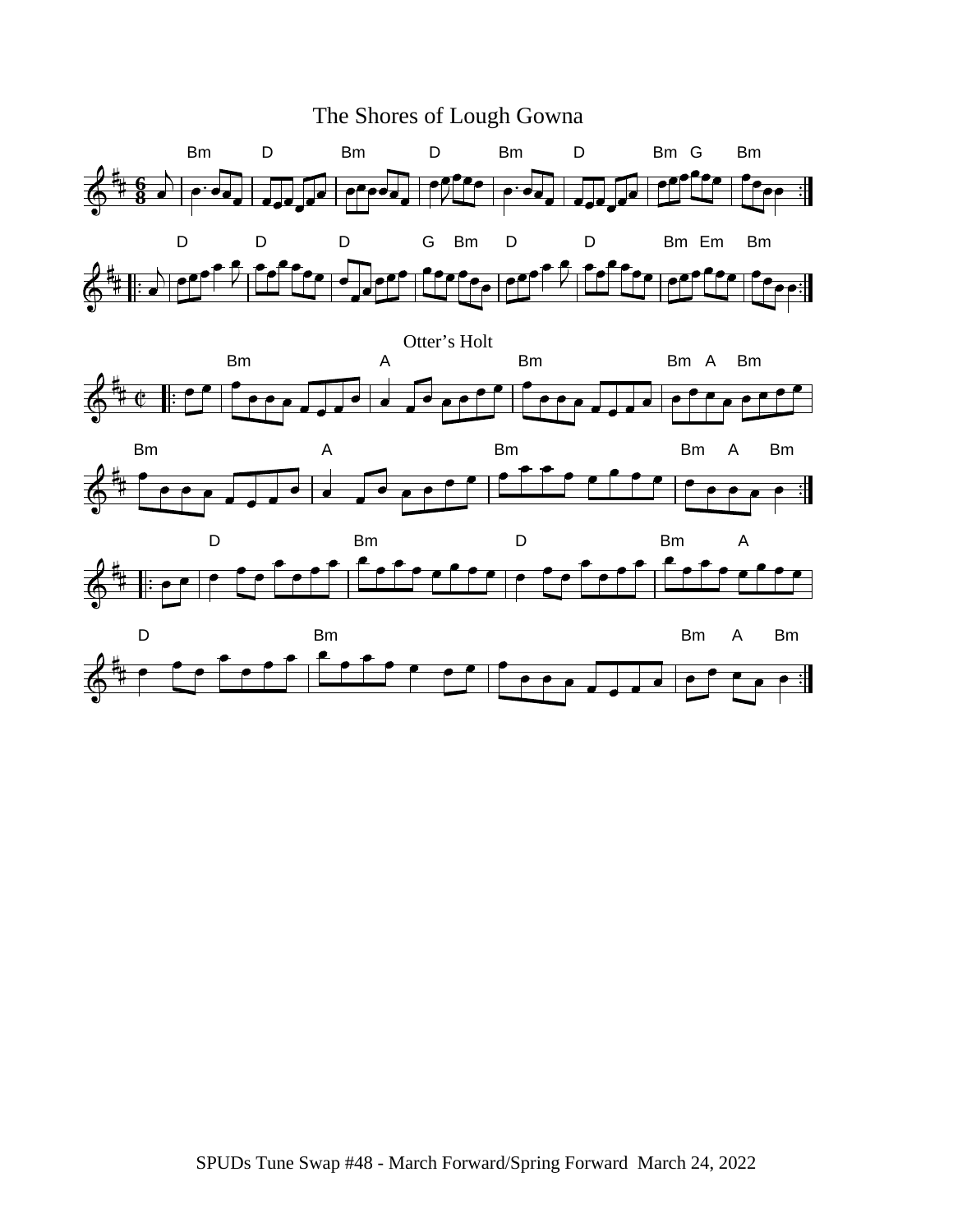## The Flowers That Bloom in the Spring

*W.S. Gilbert/Arthur Sullivan*